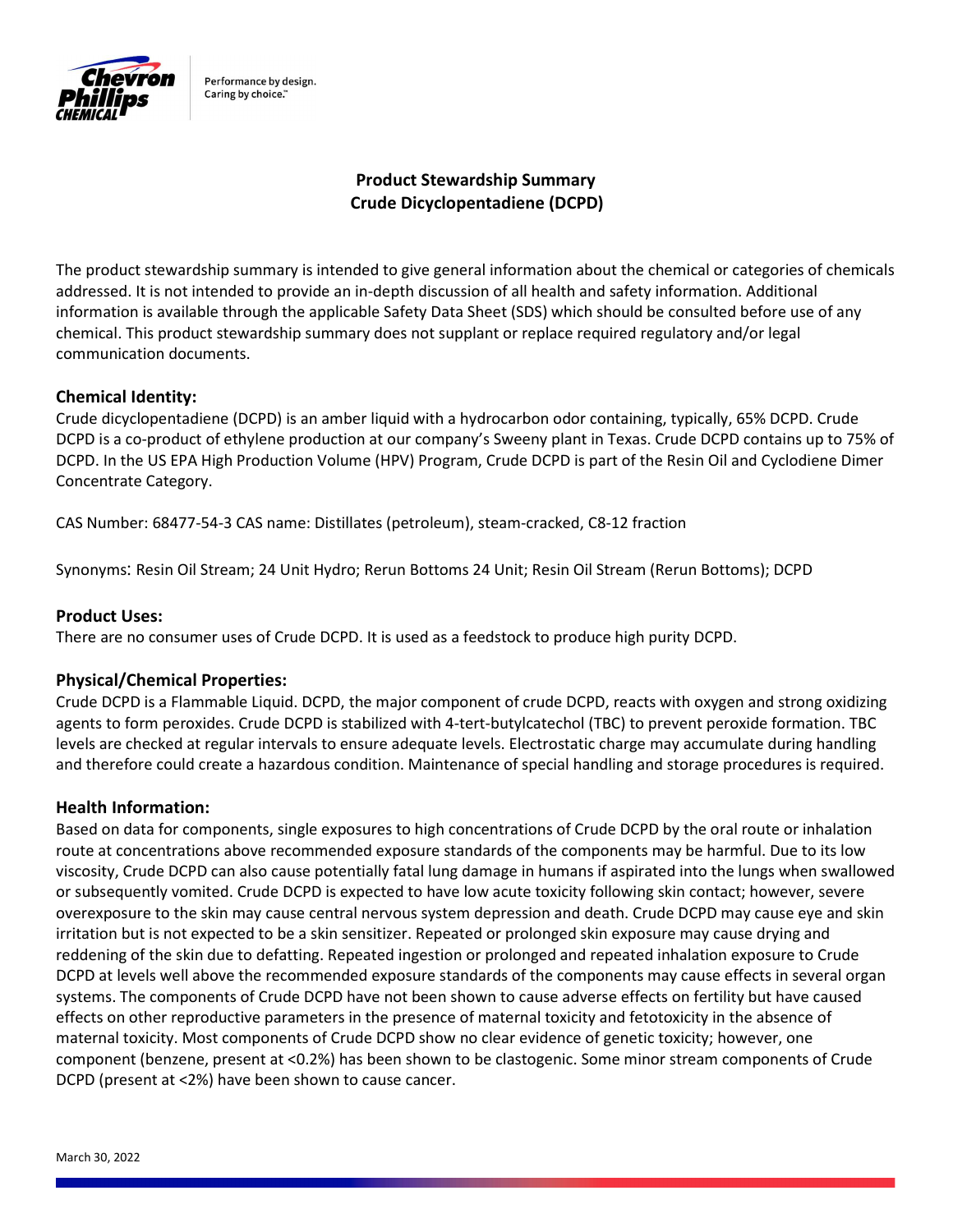

Performance by design. Caring by choice."

# Environmental Information:

Based on available information for a material having components in common with Crude DCPD and for components, Crude DCPD may be toxic to aquatic organisms but is not expected to bioaccumulate; and high exposures to Crude DCPD may be harmful to wildlife. Since Crude DCPD is manufactured, handled, and transported in closed systems, environmental exposure to Crude DCPD is expected to be low. If Crude DCPD is released to water or soil, it is expected to rapidly partition into the air where it will rapidly degrade (half-life of hours to days). Most of the Crude DCPD that does not evaporate quickly, due to adsorption to soil, is not expected to be highly mobile. Crude DCPD in soil is expected to degrade over extended periods of time.

### Exposure Potential:

Exposure to Crude DCPD in occupational and non-occupational settings is expected to be very limited. Crude DCPD is handled in closed systems and protective equipment is used. Worker exposure is kept to a minimum.

- Workplace use: this refers to potential exposure to Crude DCPD to persons in a manufacturing facility or through various industrial applications. Manufacturing and transport involving Crude DCPD are usually conducted in closed systems, so human exposure is expected to be very limited. Occupational exposure may occur due to accidental leakage or a spill that may occur during sampling or at the points of loading of rail cars, barges or ships for transport of product, or at customers' facilities during off-loading.
- Consumer use: there is no direct consumer use of Crude DCPD. Non-occupational exposure to Crude DCPD is expected to be negligible since Crude DCPD is consumed by customers as intermediates in the production of other products.
- Potential environmental release: Crude DCPD is stored and transported in closed systems. Exposure to the environment is expected to be very low. Chevron Phillips Chemical is committed to operating in an environmentally responsible manner and has adopted the American Chemistry Council's Responsible Care® initiative.

### Risk Management

Chevron Phillips Chemical is committed to Product Stewardship and doing business responsibly. We endeavor to provide sufficient information for the safe use and handling of all our products. We make product information available to all of our customers, distributors, carriers, and users of this product which contain detail about the properties of each product. To that end, a Safety Data Sheet and a certificate of analysis accompany each shipment from our manufacturing plant.

Before using this product, the user is advised and cautioned to make its own determination and assessment of the safety and suitability of the product for the specific use in question. It is the ultimate responsibility of the user to ensure suitability for use and determine if this information is applicable to the user's specific application. Chevron Phillips Chemical does not make, and expressly disclaims, all warranties, including warranties of merchantability or fitness for a particular purpose, regardless of whether oral or written, express or implied, or allegedly arising from any usage of any trade or from any course of dealing in connection with the use of the information contained herein or any product itself. The user expressly assumes all risk and liability, whether based in contract, tort or otherwise, in connection with the use of the information contained herein or any product itself.

### Regulatory Information:

Regulations exist that govern the manufacture, sale, transportation, use and/or disposal of Crude DCPD. These regulations may vary by city, state, country or geographic region. Additional helpful information may be found by consulting the relevant product Material Safety Data Sheet and local and Federal regulations.

March 30, 2022